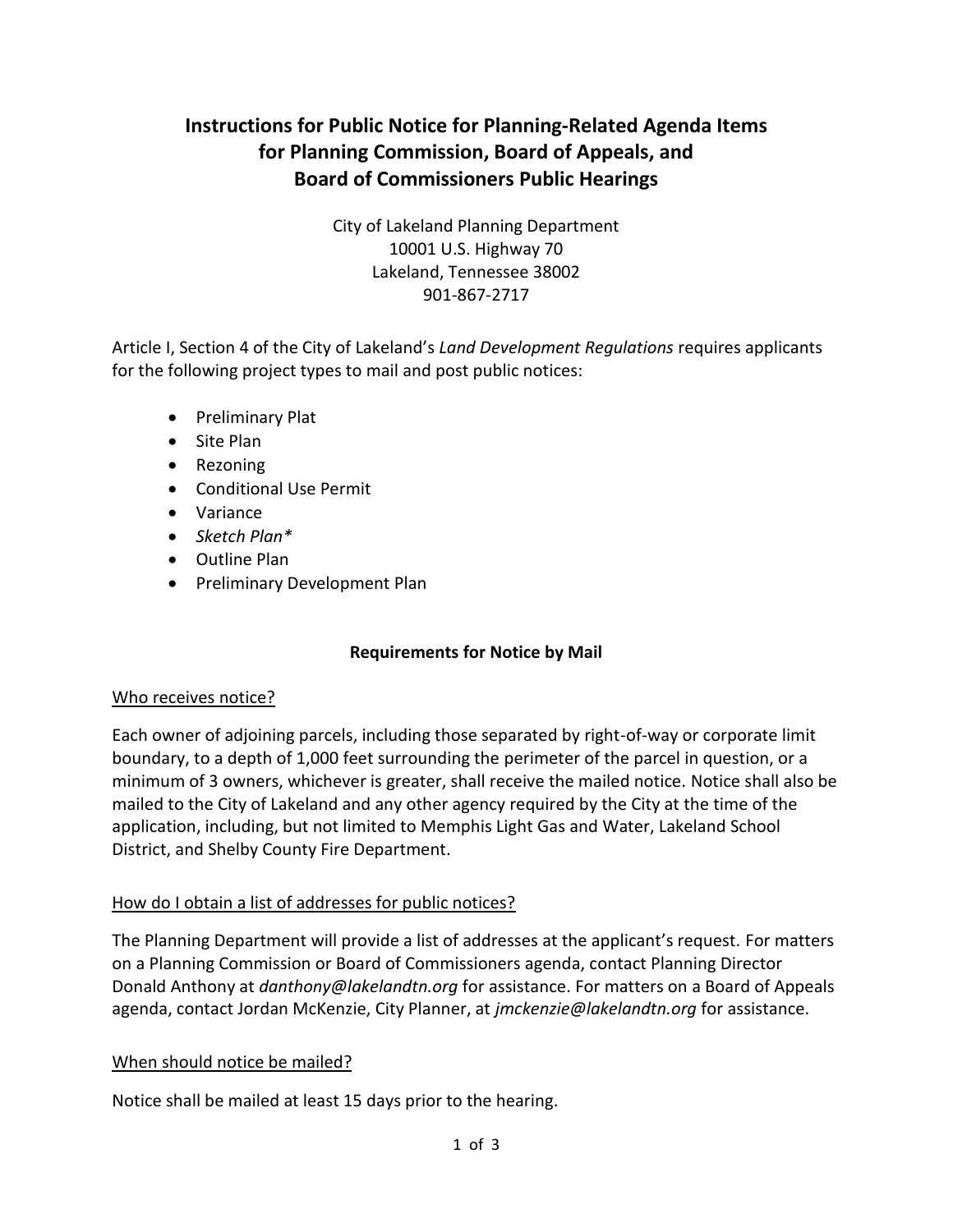# What type of mail service is required for public notices?

The public notice letter shall be sent by United States Postal Service first class mail.

# Who pays for the mailings?

The applicant is responsible for all costs associated with printing and mailing public notice letters.

#### What information should be included in the letter?

The letter must, at a minimum, include the date and time of the hearing, the applicant's name, the project type for the application being made, and contact information for the Planning Department. Additionally, the applicant must enclose a vicinity map showing the location of the proposed project and a copy of the plan being submitted for review. While 8 ½" x 11" paper may be used, the applicant should ensure that all text is clear and legible; larger paper may be used if necessary.

*\*For a Sketch Plan, notice shall be sent to all property owners sharing a common boundary with the property being included in the Sketch Plan. This shall include any properties adjacent to a common right-of-way (across the street). If a property is adjacent to an existing development with a Homeowners Association (HOA), the HOA shall be notified in lieu of the individual property owner. A copy of said notification shall be provided to the City of Lakeland.*

# **Requirements for Notice by Publication**

#### Who handles notice by publication?

The Planning Department shall publish notice at least 15 days prior to the hearing in a newspaper of general circulation.

#### **Requirements for Posted Notice on Subject Property**

#### What type of sign is required to be posted on the property?

Notice shall be constructed on weatherproof material. Notice shall be a minimum of 36" x 36". Notice shall include the project's docket number, which can be obtained from the Planning Department. For assistance, contact Murrell, Community Development Specialist at *dmurrell@lakelandtn.org*.